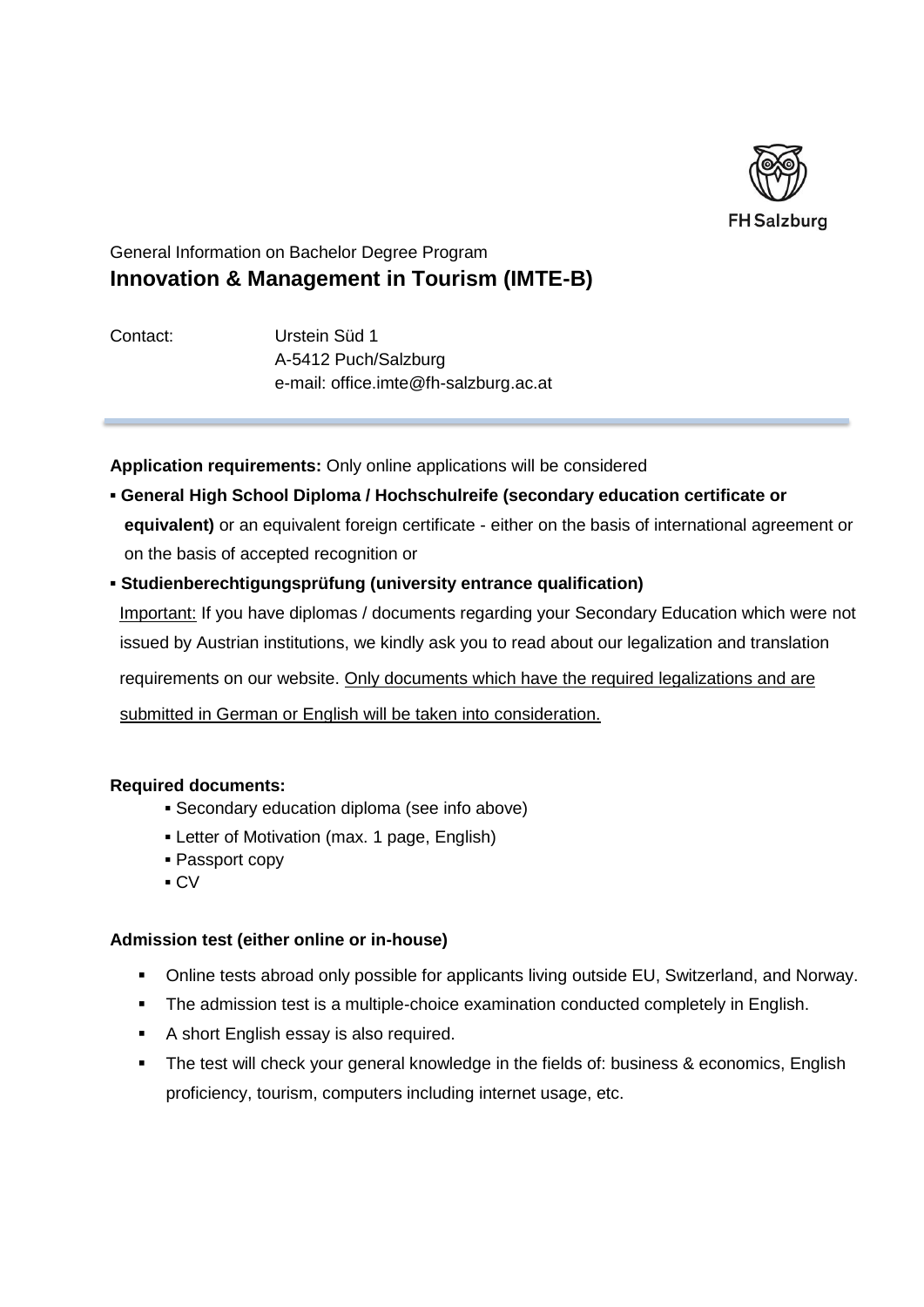## **Personal presentation:**

- Details on contents & procedures will be sent to viable candidates accordingly.
- Video is submitted for applicants are located outside EU, Switzerland, and Norway.
- **·** Interviews are conducted with all those located in EU, Switzerland, and Norway who come to our facilities for the placement test.

| <b>Application deadline:</b> | • March 31 <sup>st</sup> , 2022 (applicants outside EU, Switzerland, and Norway)<br>• May 31 <sup>st</sup> , 2022 (applicants from EU, Switzerland, and Norway) |
|------------------------------|-----------------------------------------------------------------------------------------------------------------------------------------------------------------|
|                              |                                                                                                                                                                 |
| Semester start 2022:         | • Monday, October 03rd, 2022                                                                                                                                    |
|                              | . First week (Monday through Thursday) will be a block week with                                                                                                |
|                              | orientation and information sessions                                                                                                                            |
|                              | Attendance is mandatory                                                                                                                                         |
| <b>Study mode:</b>           | . two semesters per academic year with expected summer                                                                                                          |
|                              | employment in tourism-related enterprises                                                                                                                       |
|                              | winter semester: October through first week in February                                                                                                         |
|                              | (1 <sup>st</sup> semester), 3 <sup>rd</sup> semester begins end of October                                                                                      |
|                              | to allow for longer summer employment                                                                                                                           |
|                              | summer semester: end of February to end of May                                                                                                                  |
| Length of studies:           | 6 semesters = $3$ years                                                                                                                                         |
| Degree awarded:              | Bachelor of Arts in Business, BA                                                                                                                                |
| <b>Schedule:</b>             | -Lectures take place from 8:15 a.m. to 6:30 p.m.                                                                                                                |
|                              | (Monday to Thursday)                                                                                                                                            |
|                              | - Exceptions: evening classes /1-2 Fridays per semester under certain                                                                                           |
|                              | circumstances e.g.: excursions, presentations etc.                                                                                                              |
| Language of instruction:     | English                                                                                                                                                         |
| <b>Attendance:</b>           | minimum of 75% of all coursework                                                                                                                                |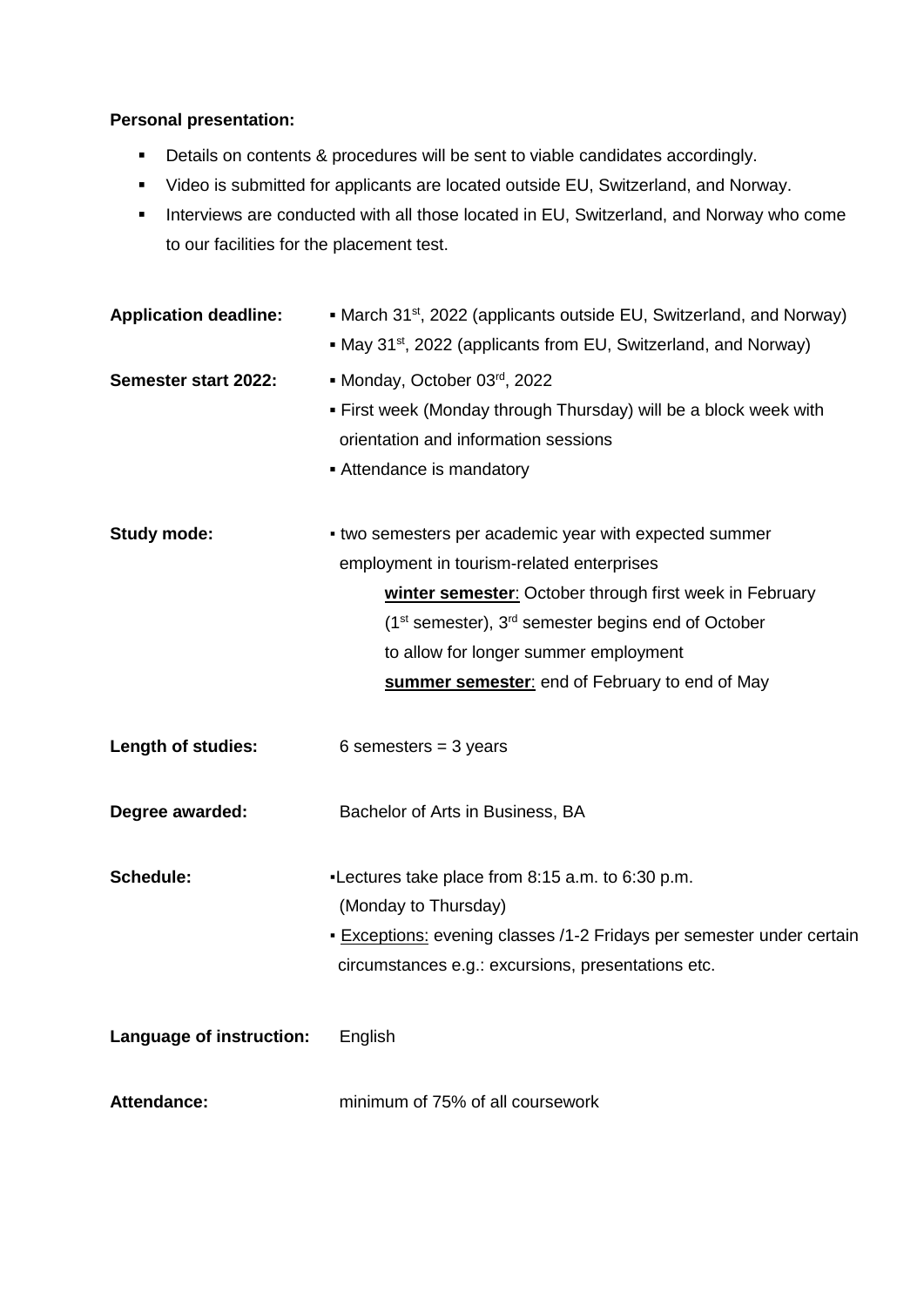| Specialization (starting in the 3 <sup>rd</sup> sem): Destination Management<br>- Hospitality Management |                                                                                                                                                                                                                                                                                                                                                                                                                                    |
|----------------------------------------------------------------------------------------------------------|------------------------------------------------------------------------------------------------------------------------------------------------------------------------------------------------------------------------------------------------------------------------------------------------------------------------------------------------------------------------------------------------------------------------------------|
| <b>Mandatory languages:</b>                                                                              | <b>- German native speakers are required to take Spanish or Italian</b><br>classes in addition to Business English.<br>- Non-German native speakers are required to take German courses.                                                                                                                                                                                                                                           |
| <b>Elective languages:</b>                                                                               | • German, Italian, Spanish, Japanese, French, Russian, Chinese<br>(subject to alteration)                                                                                                                                                                                                                                                                                                                                          |
| <b>Advanced credits:</b>                                                                                 | . May be awarded based on previous education.<br>• To be discussed with the respective lecturer during the first lesson                                                                                                                                                                                                                                                                                                            |
| <b>Employment:</b>                                                                                       | . In tourism-related enterprises in summer for a total of 900 hours<br>during the entire degree program<br>• special agreement for non-EU citizens to work in Austria                                                                                                                                                                                                                                                              |
| Semester abroad:                                                                                         | • Optional but encouraged $-5th$ semester only<br>• Further info to follow during 1 <sup>st</sup> semester                                                                                                                                                                                                                                                                                                                         |
| <b>Additional costs:</b>                                                                                 | - Excursions within the framework of the curriculum may lead to<br>extra expenses.<br>• 4 <sup>th</sup> semester Field Studies course will require additional<br>expenditures of between $\epsilon$ 500, - and $\epsilon$ 2000, - - depending on<br>which excursion is chosen.<br>• The imte program does not offer scholarships to 1 <sup>st</sup> year students.<br>• For general scholarship information, see www.stipendium.at |
| Visa:                                                                                                    | It is the sole responsibility of the students to obtain the<br>necessary visa to study in Austria                                                                                                                                                                                                                                                                                                                                  |

# **Dual Degree Program with Ritsumeikan Asia Pacific University (APU)**

| Study mode Dual Degree:  | • Academic semester, 4 years.                                                    |
|--------------------------|----------------------------------------------------------------------------------|
|                          | . First and fourth year at FH Salzburg, second and third year<br>at APU in Japan |
| Language of Instruction: | English, Japanese                                                                |
| Length of studies:       | 8 semesters = $4$ years                                                          |